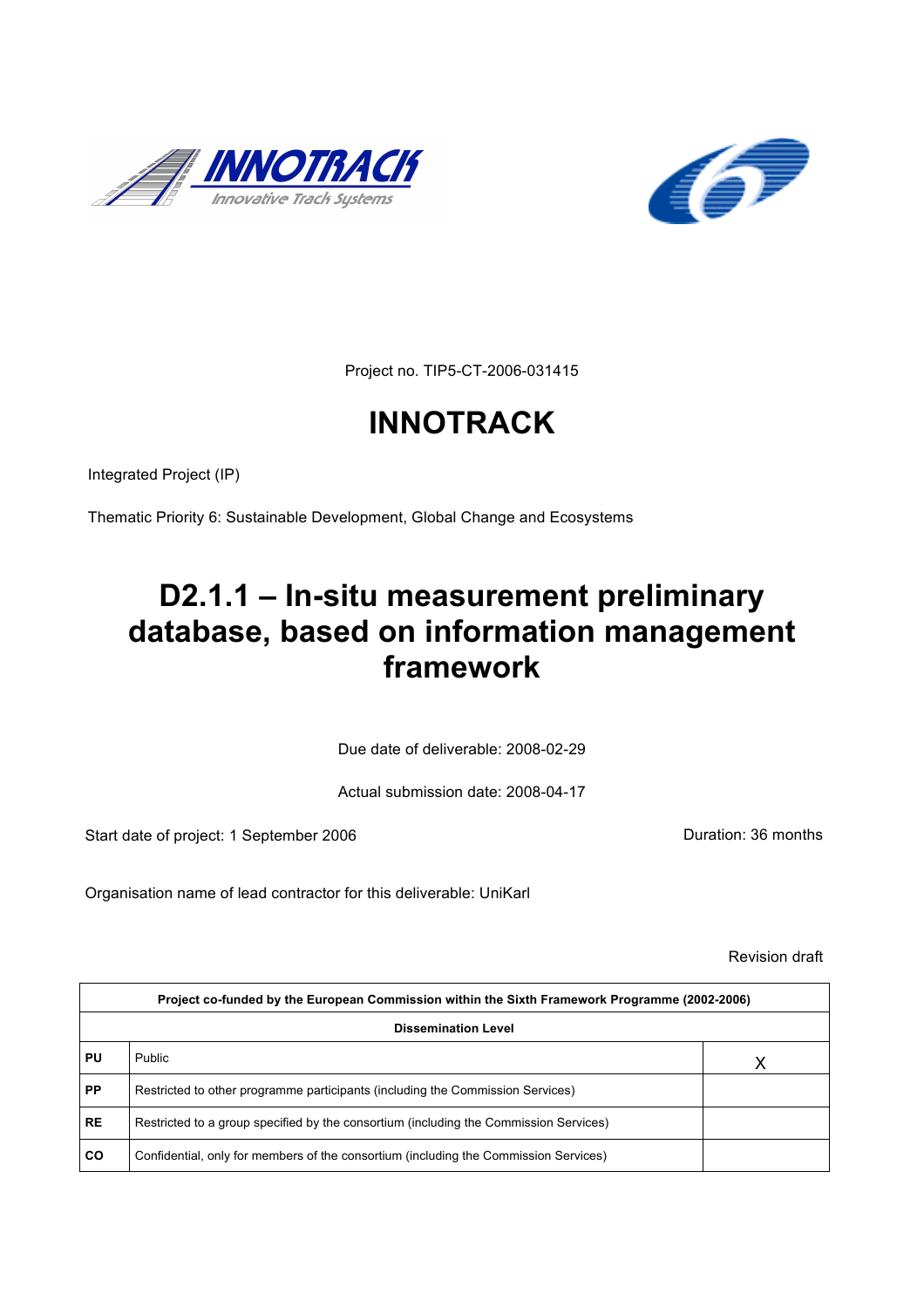# **Table of Contents**

| 1.             |                          |  |
|----------------|--------------------------|--|
| 2.             |                          |  |
| 3 <sub>1</sub> |                          |  |
|                | 3.1<br>3.2<br>3.3<br>3.4 |  |
| $\mathbf{A}$   |                          |  |
|                | 4.1<br>4.2<br>4.3<br>4.4 |  |
| 5.             |                          |  |
| 6.             |                          |  |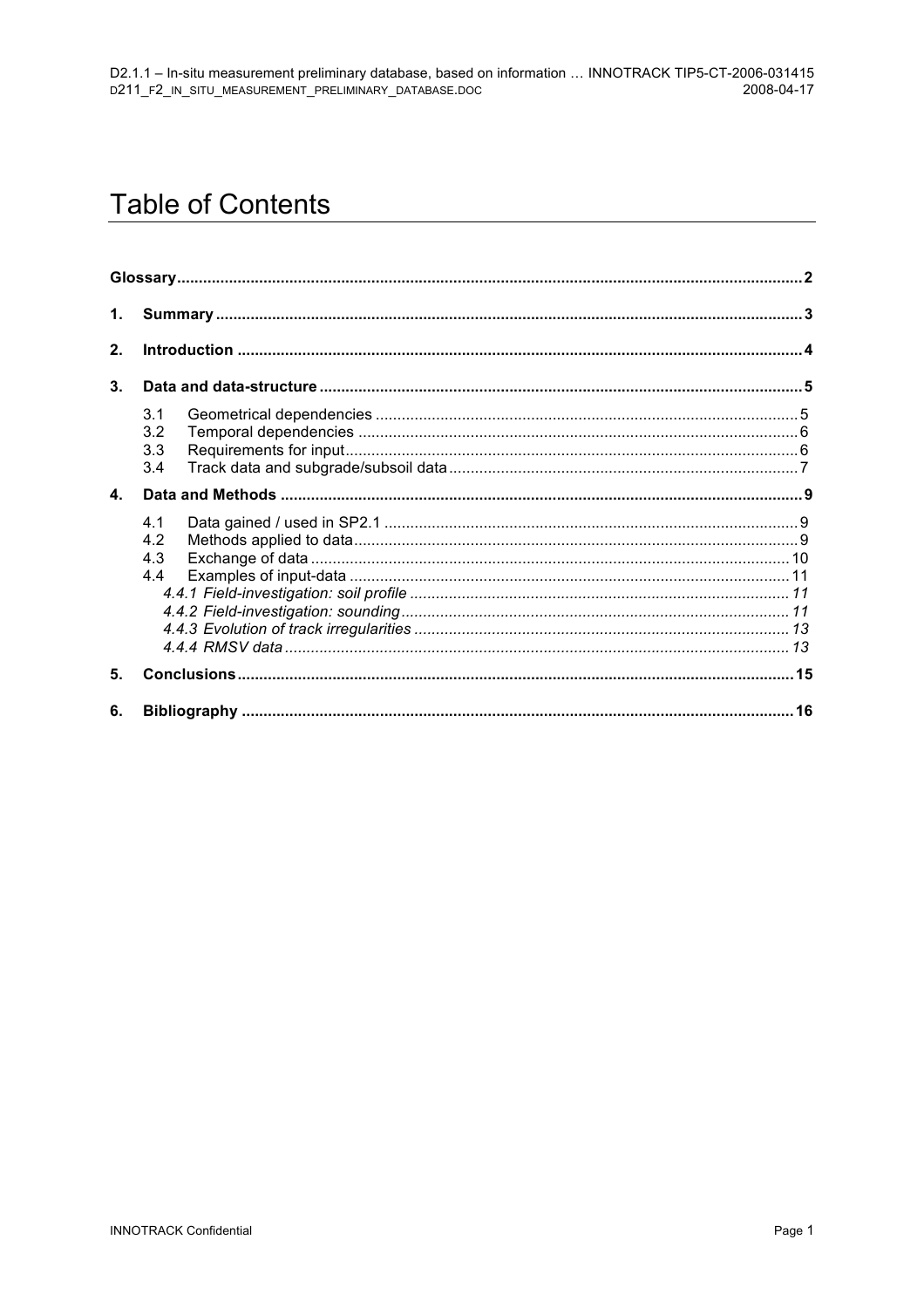## **Glossary**

| <b>ADIF</b>    | Administrador de Infraestructuras Ferroviarias (Spain)                                                                                                         |  |  |  |  |
|----------------|----------------------------------------------------------------------------------------------------------------------------------------------------------------|--|--|--|--|
| BV             | Banverket (Sweden)                                                                                                                                             |  |  |  |  |
| CD             | Ceske drahy, a.s. (Czech Republic)                                                                                                                             |  |  |  |  |
| DB             | Deutsche Bahn AG (Germany)                                                                                                                                     |  |  |  |  |
| EN             | European standard                                                                                                                                              |  |  |  |  |
| <b>HSL</b>     | High speed line                                                                                                                                                |  |  |  |  |
| ÖBB            | Österreichische Bundesbahn (Austria)                                                                                                                           |  |  |  |  |
| <b>SNCF</b>    | Société Nationale des Chemins de Fer Français (France)                                                                                                         |  |  |  |  |
| <b>UIC</b>     | Union Internationale des Chemins de Fer                                                                                                                        |  |  |  |  |
| <b>GIS</b>     | Geographic Information System                                                                                                                                  |  |  |  |  |
| <b>OGC</b>     | Open Geospatial Consortium                                                                                                                                     |  |  |  |  |
| <b>XML</b>     | Extensible Markup Language                                                                                                                                     |  |  |  |  |
| <b>RSMV</b>    | Rolling Stiffness Measurement Vehicle (BV)                                                                                                                     |  |  |  |  |
| <b>OMWE</b>    | (Oberbaumesswageneinheit,<br>DB)<br>Track<br>recording<br>vehicle<br>using<br>inertial<br>platforms                                                            |  |  |  |  |
| EM-Sat         | Track recording vehicles acquiring irregularities using geodetic measurements<br>(developed by Plasser & Theurer, Austria)                                     |  |  |  |  |
| <b>PANDA</b>   | lightweight hand held dynamic cone penetrometer for testing soils (developed<br>by Dr. R. Gourves at CUST, Blaise Pascal University, Clermont-Ferrand, France) |  |  |  |  |
| SAW            | Surface acoustic waves, e.g. Rayleigh-waves                                                                                                                    |  |  |  |  |
| <b>RC-Test</b> | Resonant-Column-Test: dynamic laboratory test for soils and rocks                                                                                              |  |  |  |  |

| Longitudinal       | direction along a track-line (x-axes)                                               |
|--------------------|-------------------------------------------------------------------------------------|
| Transverse         | direction perpendicular to track-line (y-axes)                                      |
| Vertical           | direction perpendicular to xy-plane (z-axes),<br>negative: from surface to subgrade |
| Global coordinates | "fixed" points, e.g. milestones along the track-line,                               |
| Local coordinates  | points relative to position of track-line (e.g. longitudinal and transverse)        |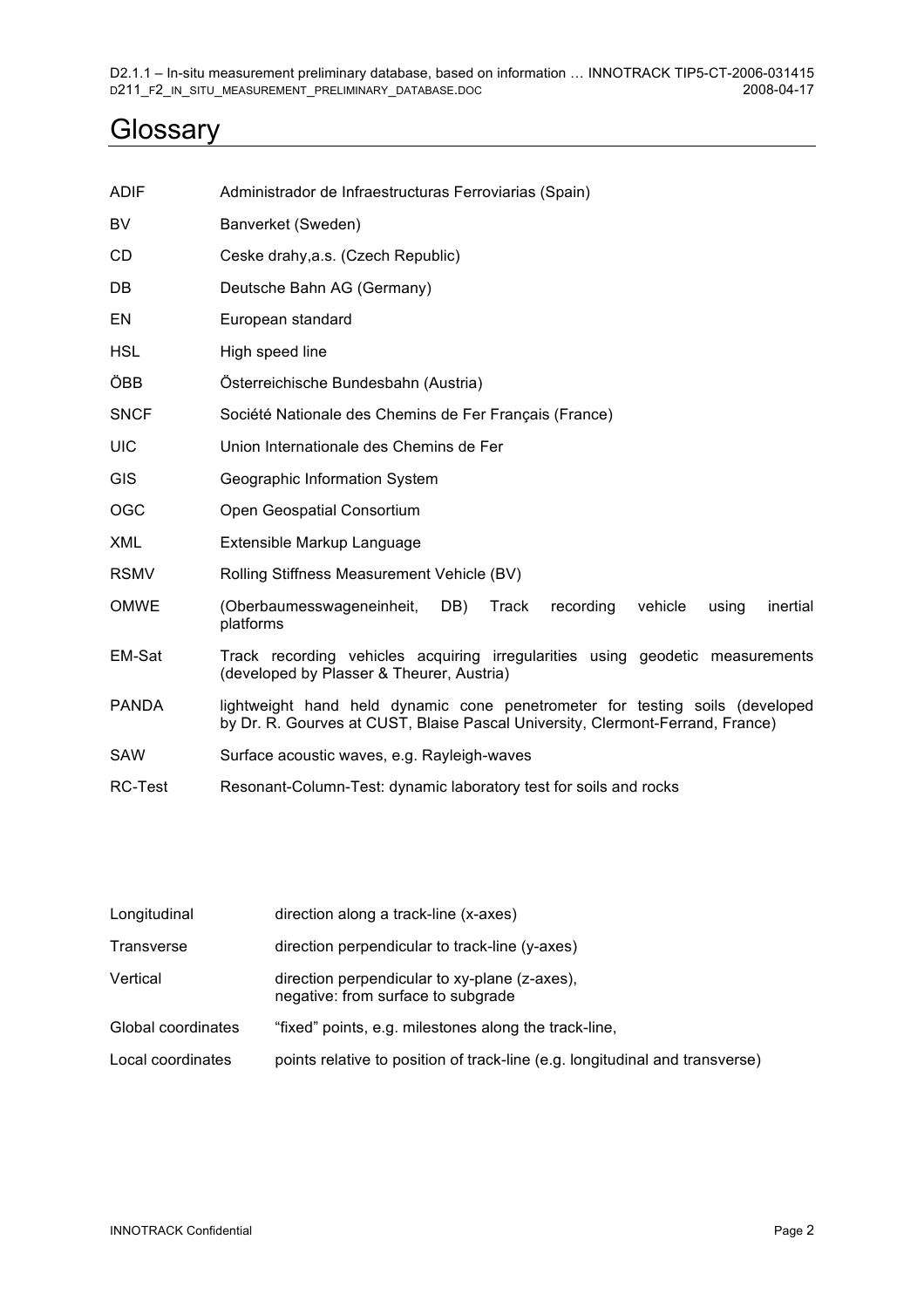## 1. Summary

This report reflects the state of the in-situ database in SP2.1. Showing different examples of data and data set gathered for the use in a smart database with continuous improvements. Within SP2.1 a big variety of scales have to be combined. The database should give the possibility to recognize the evolution of track irregularities using different methods of investigations of track and subsoil. Data from conventional and improved soil investigations as well as dynamic measurement methods with vehicles (e.g. OMWE) are gathered therefore.

This report, including structures and methods presented, will be used as a basis for collecting and migrating data within WP2.1 and the other subprojects. The examples shown are provided by the partners. They include data from track lines with significant track irregularities.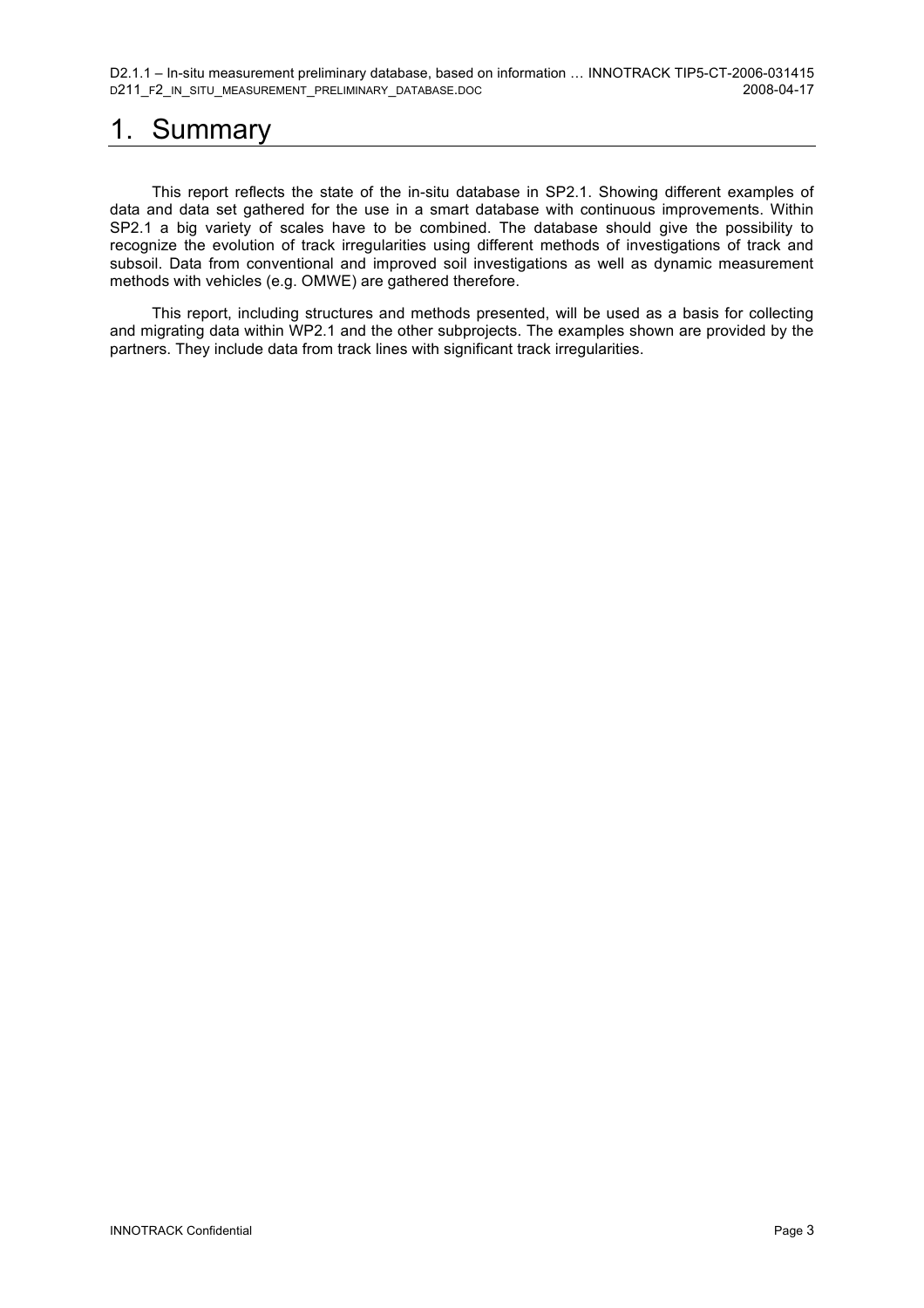## 2. Introduction

Track support structure is considered in SP2. WP2.1 is focused on track bed quality assessment. Tasks for quality assessment of the track-bed are:

- Set out relevant parameters to be measured
- Identify the most relevant measurement techniques for each physical parameter
- Produce a methodology for variability identification and evaluation
- Devise methodologies for classification of subgrade conditions taking into account a combination of the measured parameters.

The major questions can be summarised as:

- How subgrade/subsoil Influences the long and short time behaviour of track?
- How the operated track interacts between the subgrade/subsoil?
- Which external influences have be taken into account additionally?

In order to give answers to these questions in WP2.1 methods based on measurements of subgrade parameters and track behaviour were applied. The measurements concern stiffness and its variability, track behaviour as well as the characterisation of the area below the rails by means of geophysical methods, penetrometer, endoscopy, sampling and lab testing.

The results of the in-situ measurements will be gathered in a database for internal use in SP2 at first. Since databases are the backbone of SP1, the structure of data and database will be matched. The connections with SP1 and SP6 have been established with meetings. A meeting organised by SP2 Paris, January, 11th, 2008 with participants from SP1 and SP2 concerns the topics *database and segmentation process in SP1*. Additionally models for simulations in SP1 addressed to the production of costs and to give decision support were presented. The models considered include wear and fatigue of rails and settlement of track depending on vehicle type and track irregularities. In SP1 a database connected with the models will be built up and completed with the end of the project. Then it is proposed to be transferred to a UIC-server. Three orders of magnitude of segment lengths depending on the level of detail will be used in SP1. The data segments are matched to the track. It was shown that SP4 (focused on rails) uses an adapted segmentation scheme, for large segments for straight track sections and a high level of detail for curve segments. Bottom up (detailed to global view) and top down approaches were tried in SP6. The preliminary state of the work in SP6 was presented in a meeting of SP1 and SP6 (see: int\_sp1\_19\_071108\_f\_db\_track\_segmentation.pdf). It is intended to integrate the results of SP2 into the database of SP1 as far as possible.

In the following sections the data structures required for SP2 internal work will be introduced. A database in general is a collection of well organised data and set relations to be applied on them. Low or in extreme no redundancy is characteristic for the quality of a database. In this sense we are far away from having a high quality database at present. The reasons why will be explained in the following sections. This is related to two aspects mainly: one is the need of redundancy since methods and measurements techniques being developed have to be checked and the other concerns effects that are eventually not observable by measurements currently being performed.

The data gathered in SP2 cannot be abstracted in such a way, that they can be included in a relational database. Therefore the database lacks one of its essential benefits. It will be shown that there are some missing links that will be bridged during the project. Numerical methods for signal processing and statistics will be applied for processing the data in this project. These require data sets which are equally sampled in time and/or space. This is in contrast to the compact approach applied for the database in SP1. Thus, results from processing can be adapted to the requirements of SP1. Seeing these consequences coming up, the word preliminary was added to the title of the report. A continuous update process is initiated starting with this deliverable. Filters have to be used for implementing data and results from SP2.1 to SP1.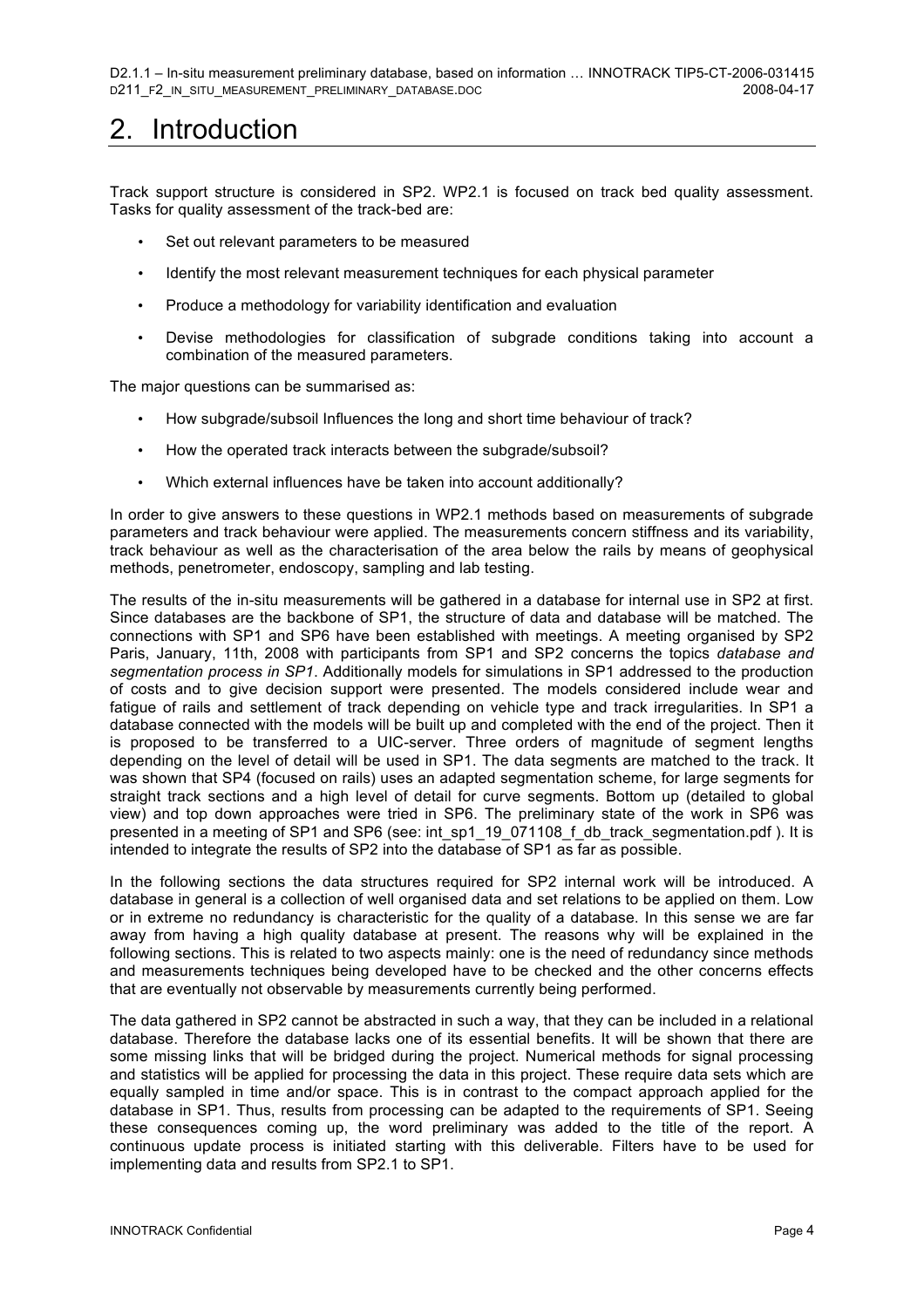## 3. Data and data-structure

For the description of the geometrical dimension only one spatial dimension (1-D, means "one coordinate" along the track) is sufficient. A database with two dimensional objects like a GIS-based data base is not required. Thus, the methods for including additional data, like this is done in OGC, will be checked for application. In contrast to conventional GIS the database must be able to reproduce a temporal evolution also.

#### 3.1 Geometrical dependencies

The corresponding direction along the track is called longitudinal. The direction is positive with increasing values, e.g. position identifier of track, position of milestone. All other data are referred to a longitudinal coordinate. The local system of coordinates is a right-handed rectangular (Cartesian) system. The direction along the vertical axis is negative while going from track into subgrade.



*Figure 2: Track segment*

The track consists of several track segments, e.g. like Figure 1. The segment is identified by reference points (initial and end points) in the global coordinate system and a segment identifier, e.g. like Figure 2. Local coordinates are used for including geometry referred data (Figure 3), e.g. results from sounding, geophysical measurements, etc.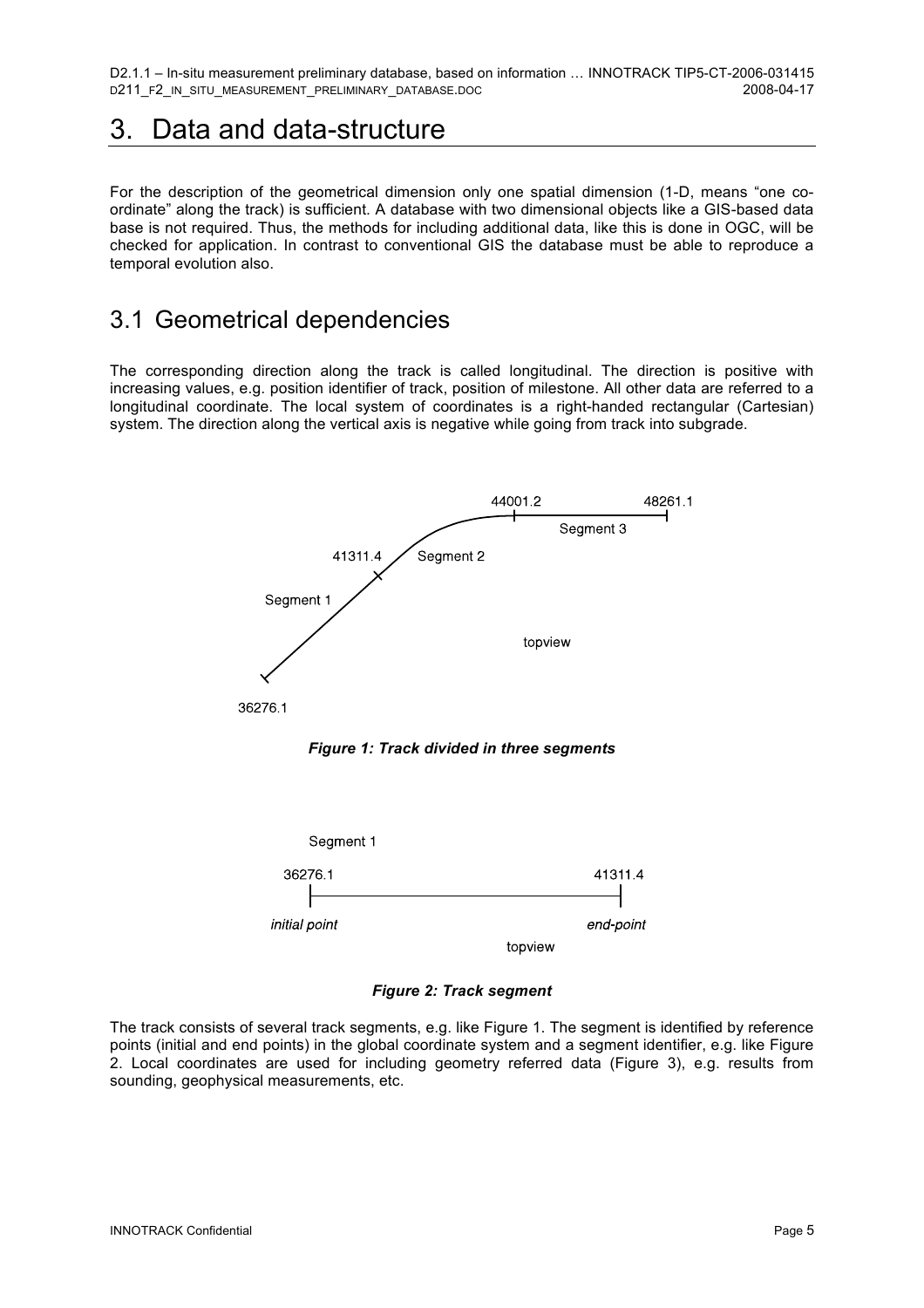

*Figure 3: System of global and local co-ordinates, topview and side view*

#### 3.2 Temporal dependencies

In the time domain there are three possible conditions:

- no time dependence,
- no time dependence during individual passages of trains, but changes occur gradually (slowly varying with time, evolution) with respect to one parameter, e.g. track irregularities measured along the track at a certain date and time,
- time dependence during operation, e.g. individual passages of the trains, but also changes with time, with respect to a variable, e.g. time records of vibrations (fixed receiving sensor), raw data from measurements of track stiffness RSMV (moving sensors).

Additionally a transfer from time domain to spatial domain is performed by e.g. RSMV-data for constant speed with Galilean transformation.

#### 3.3 Requirements for input

The data being placed in a database require an index to be accessed. In general two categories of data have to be considered:

1. Unstructured data: pictures, plans, scans, Portable-Document-Format (PDF), etc. For these data a keyword index is necessary to be used in a database. It requires time consuming manual pre-processing.

2. Structured data: These are tables can contain data like geometry, measurement results and interpretation of results, material properties, track irregularities, etc. For these data indexing is possible. Automated scripting can be applied.

The database itself contains a master-table. The first dimension divides the different track segments; the second contains the different data types. For slowly time varying processes the third dimension is used for time. The fields store information specifying, if the specific data is available and where it is stored. Empty fields have to be allowed to indicate that the data is not captured.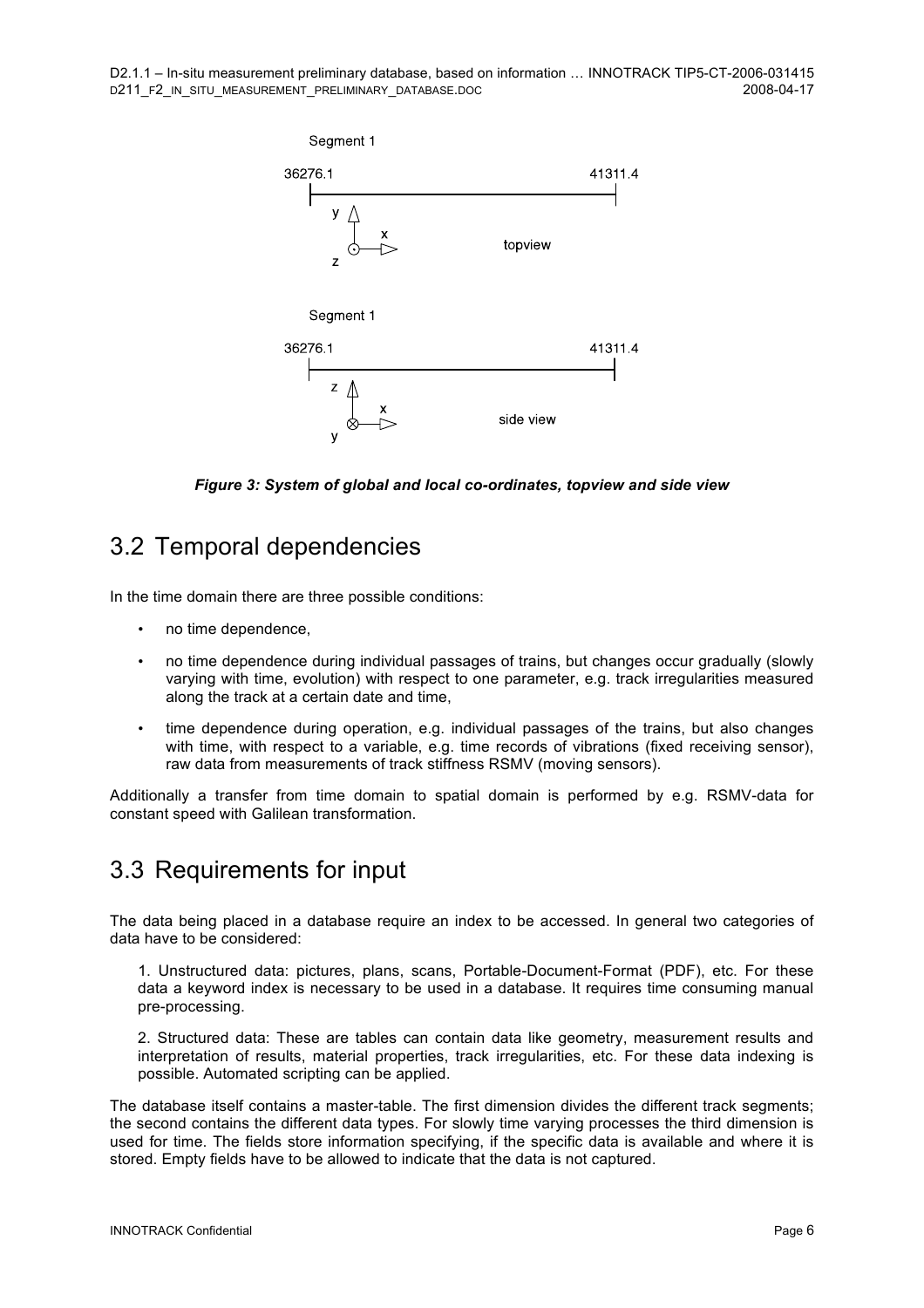## 3.4 Track data and subgrade/subsoil data

Data proposed to be used in SP2. The list will be updated according to definitions for database in SP1 and further needs in SP2.1. A major aspect is the detection of the evolution of irregularities referred to subgrade/subsoil. The partitioning follows these guidelines. It is divided in track data and soil data from subgrade/subsoil.

- Track data
	- $\triangleright$  General description
		- type of railway line (speed, axle load, mixed traffic,..)
		- track type (ballasted track, slab track)
		- additional information: types of sleepers, rails, under sleeper pads, …
		- …
	- $\triangleright$  Geometry and material properties along track
		- placement (plain, embankment, cut, bridge, tunnel, ...)
		- referenced to rail (switches, crossings, isolations cuts, level-crossing, ...)
		- position, survey (curvature, inclination, …)
		- thickness, profile and state of ballast layer
		- type, thickness and state of sub-ballast layer
		- soil layers
		- drainage
		- …
	- $\triangleright$  Track irregularities, stiffness
		- stiffness and stiffness variations (RSMV-data)
		- inertial measurements (OMWE)
		- geodetic measurements (EM-Sat)
		- settlement profiles
		- …
- Soil data from field investigations
	- $\triangleright$  soil profile (drillings)
	- $\triangleright$  soundings (dynamic penetration tests, PANDA)
	- $\triangleright$  sampling (disturbed / undisturbed)
	- $\triangleright$  groundwater table and its variations
	- $\triangleright$  plate bearing tests (stiffness)
	- $\triangleright$  determination of density index
	- $\triangleright$  shear-wave velocity (SAW-method)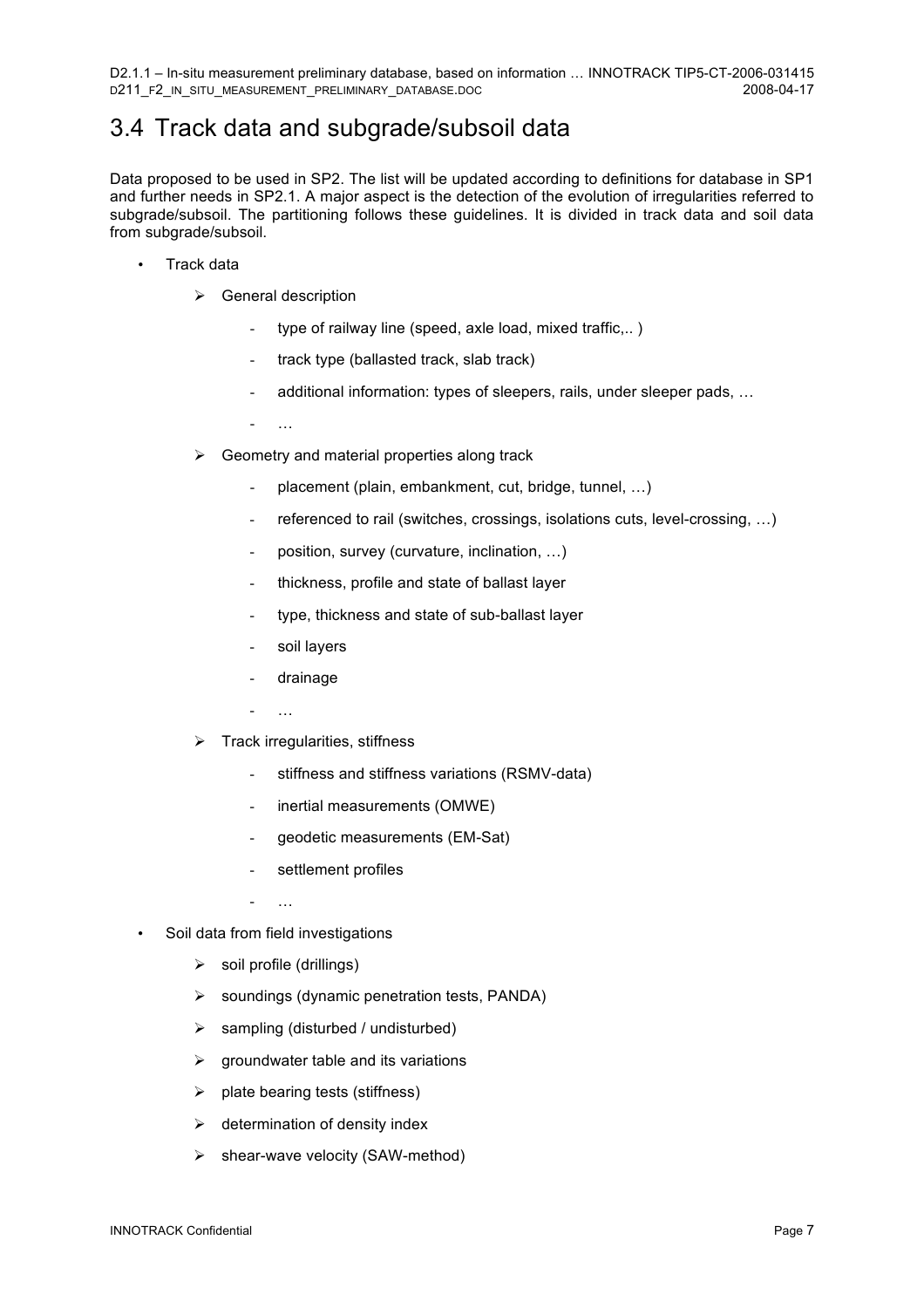D2.1.1 – In-situ measurement preliminary database, based on information ... INNOTRACK TIP5-CT-2006-031415<br>D211 F2 IN SITU MEASUREMENT PRELIMINARY DATABASE.DOC D211\_F2\_IN\_SITU\_MEASUREMENT\_PRELIMINARY\_DATABASE.DOC

- Soil data from laboratory investigations
	- $\triangleright$  soil classification
		- grain size distribution
		- classification of soil type
		- index tests (minimum & maximum weight)
		- grain density
	- $\blacktriangleright$  penetrability, degree of saturation
	- $\triangleright$  compression test
		- Stiffness  $\rightarrow$  settlements
	- $\triangleright$  shear test
		- triaxial tests (higher shear strain amplitude)  $\rightarrow$  stability survey
		- RC-test (small shear strain amplitude)  $\rightarrow$  long term behaviour

A new EN ISO Standard concerning documentation of field testing is under preparation, but until now not ready for use.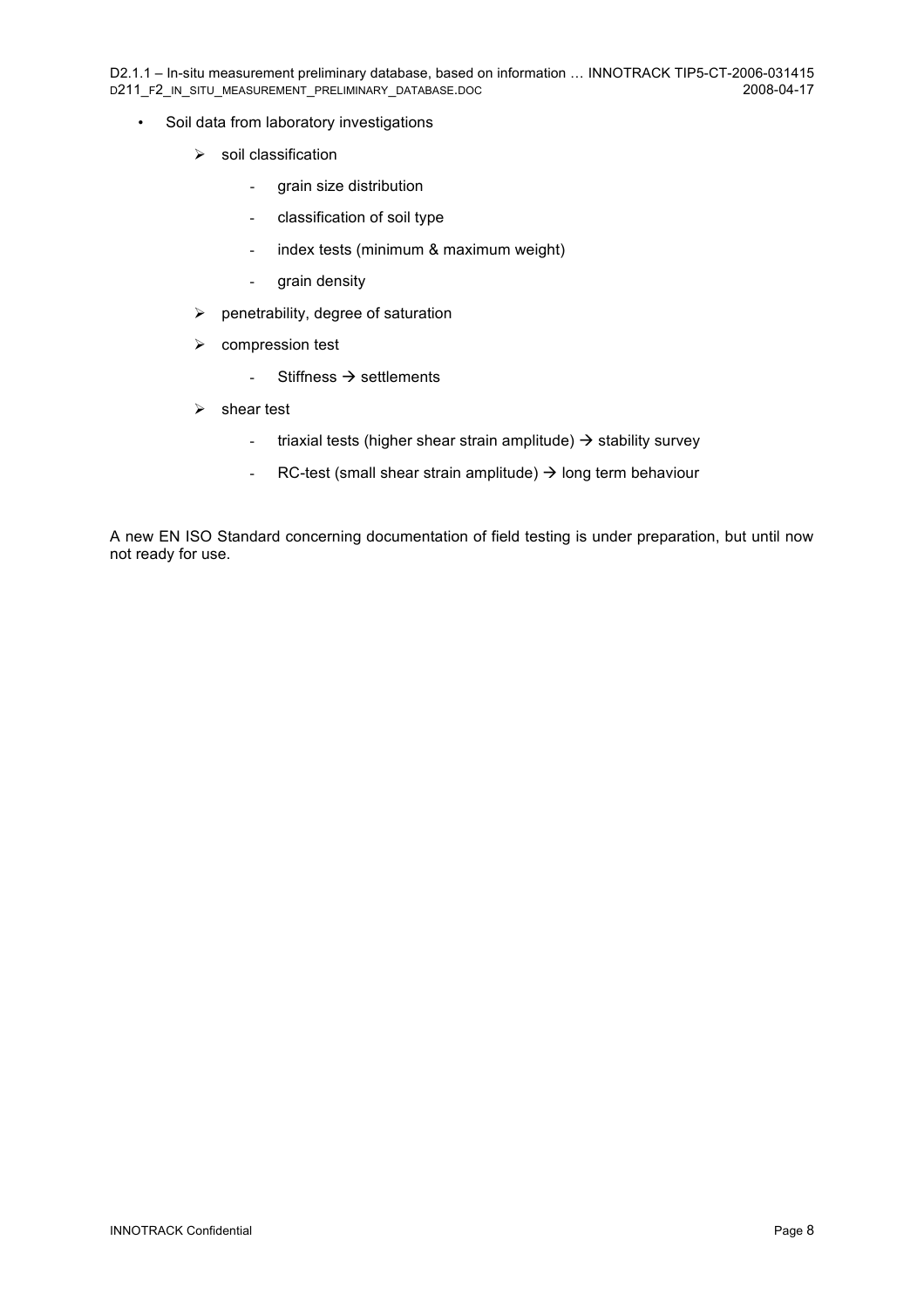## 4. Data and Methods

## 4.1 Data gained / used in SP2.1

Scope of interest within SP2.1 is the section below the rails beginning from ballast layer to subsoil. The measurements performed in SP2.1 concern stiffness and its variability, track behaviour as well as the characterisation of the area below the rails by means of geophysical methods, penetrometer, endoscopy, sampling and lab testing.

Data is divided in various categories:

Partitioning the soil material referred data in two categories is useful:

- 1. material content (type of soil, e.g. gravel)
- 2. state (e.g. density of subsoil).

The content of the data should be separated in:

- parameters to be constant:
	- overall geometry
	- composition of sections and layers
- state / slowly varying with time:
	- density of ballast and subsoil
	- water content of subsoil
	- track geometry (settlements, transverse deviations, ...)
	- stiffness

Gaining the data is divided in two main variants:

• Measurements related to global coordinates

Field investigations (soil data) are usually performed at specific points of interest.

• Moving observer

Repeated measurement are taken along the track to observe the evolution of changes in state near the surface. The data must be gained longitudinal with referenced initial point and time.

Since the measurement is taken by vehicles moving on the rails interactions, e.g. boogie/track, wheel/rail-contact can influence the results.

#### 4.2 Methods applied to data

Most of the raw data has to be linked to each other and has to be interpreted, e.g. data from sampling and results from penetrometer measurements. A further aspect being considered during the project is the generalisation of these data.

A more detailed view is necessary for longitudinal data, e.g. track irregularities and stiffness variations. The data is processed by means of signal analyses, filtering and statistical analyses, e.g. correlations,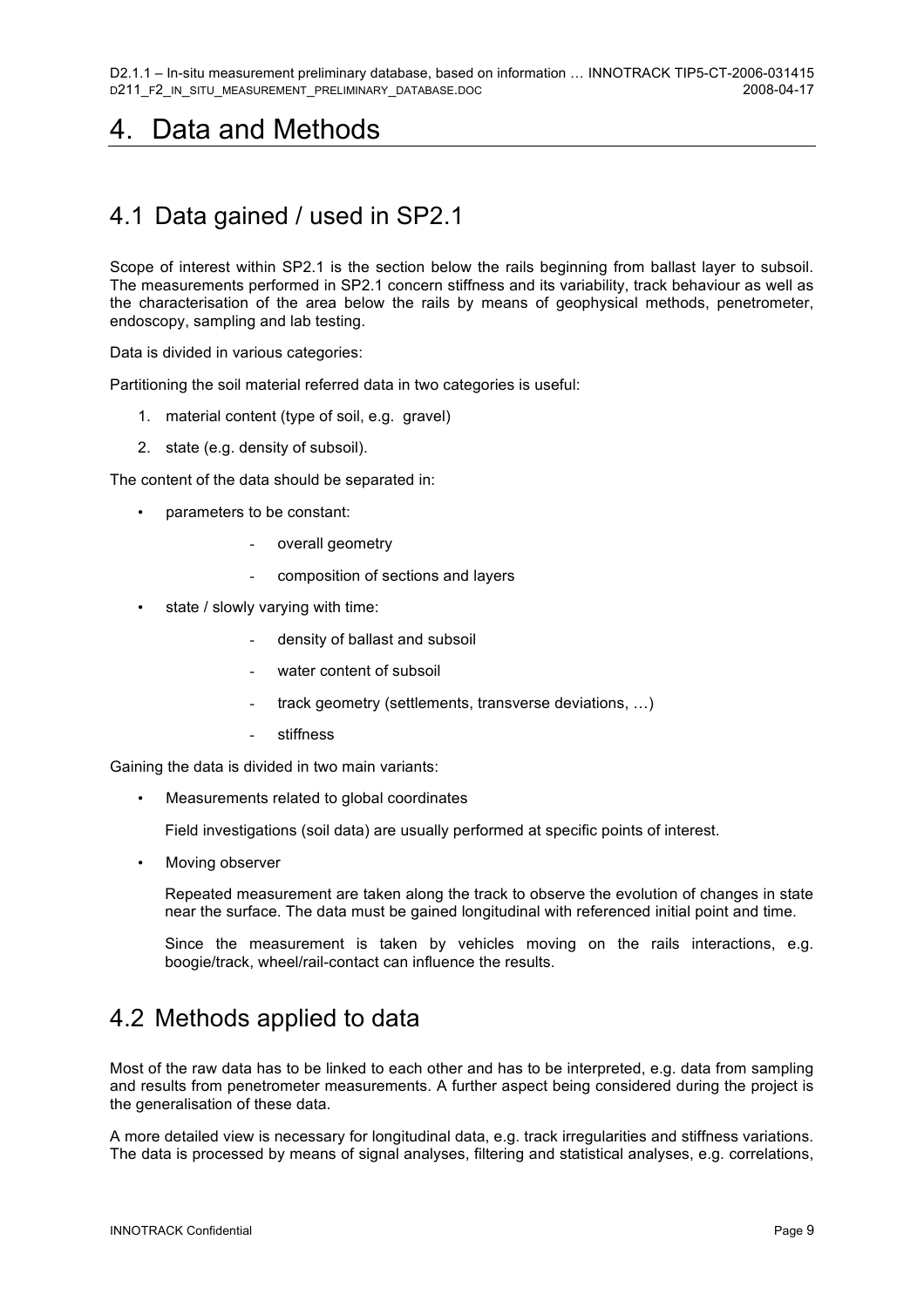distributions, spectral analysis. The processing will be performed outside the database, since the operations are to complex.

The processing of data requires that the data is identically sampled in spatial and time domain. Otherwise re-sampling followed by low-pass filtering has to be performed. Point orientated data, e.g. position of isolation cuts, switches, etc. have to be treated in similar way to generate time series. Then the same statistical methods can be applied.

The results of calculation will be linked to/placed in the database.

#### 4.3 Exchange of data

During development it is advantageous to have the data on a local server. The partners in SP2.1 have access over two interfaces. In a first step data will be transferred by a WEB-Interface and is available for processing and exchange within SP2.1, Figure 4. Alternatively a SSH-based interface to login and file-transfer with up and download is provided.

| C UPLOAD  - Windows Internet Explorer                                               |        |                            |
|-------------------------------------------------------------------------------------|--------|----------------------------|
| $4 +$<br>https://www.innotrack.uni-karlsruhe.de/cgi-bin/transfer.cgi<br>×<br>Google | ۹      |                            |
| Bearbeiten Ansicht Favoriten Extras ?<br>Datei                                      |        |                            |
| 个·同·曲·沙Seite· O Extras ·<br>✿<br>48<br>O UPLOAD                                     |        | $\boldsymbol{\mathcal{Y}}$ |
|                                                                                     |        |                            |
|                                                                                     |        |                            |
| <b>TEAN AND TRACK</b>                                                               |        |                            |
|                                                                                     |        |                            |
| <b>Innovative Track Systems</b>                                                     |        |                            |
|                                                                                     |        |                            |
|                                                                                     |        |                            |
| WP2.1 In-situ measurements database                                                 |        |                            |
|                                                                                     |        |                            |
| <b>File-Transfer</b>                                                                |        |                            |
| Select File to upload                                                               |        |                            |
| E:\innotrack\logo_inno.jpg<br>Durchsuchen                                           |        |                            |
| Description of the data                                                             |        |                            |
| Test-data; Innotrack logo file from Server                                          |        |                            |
|                                                                                     |        |                            |
|                                                                                     |        |                            |
|                                                                                     |        |                            |
|                                                                                     |        |                            |
|                                                                                     |        |                            |
| $\Box$ puplic file                                                                  |        |                            |
|                                                                                     |        |                            |
| Cancel<br>Send                                                                      |        |                            |
| File-List Index                                                                     |        |                            |
| <b>B</b> Internet<br>Fertig                                                         | € 100% |                            |
|                                                                                     |        |                            |

*Figure 4: Web-Interface for file-upload*

Currently the data input format for simple table is text based. Finally an XML based input will be preferred. XML-based tables are text based, therefore experts need no additional front-end for reading. For the input a smart interface is needed for hand-operated and automated input. Both will be built up from the same EXCEL-sheet schemes.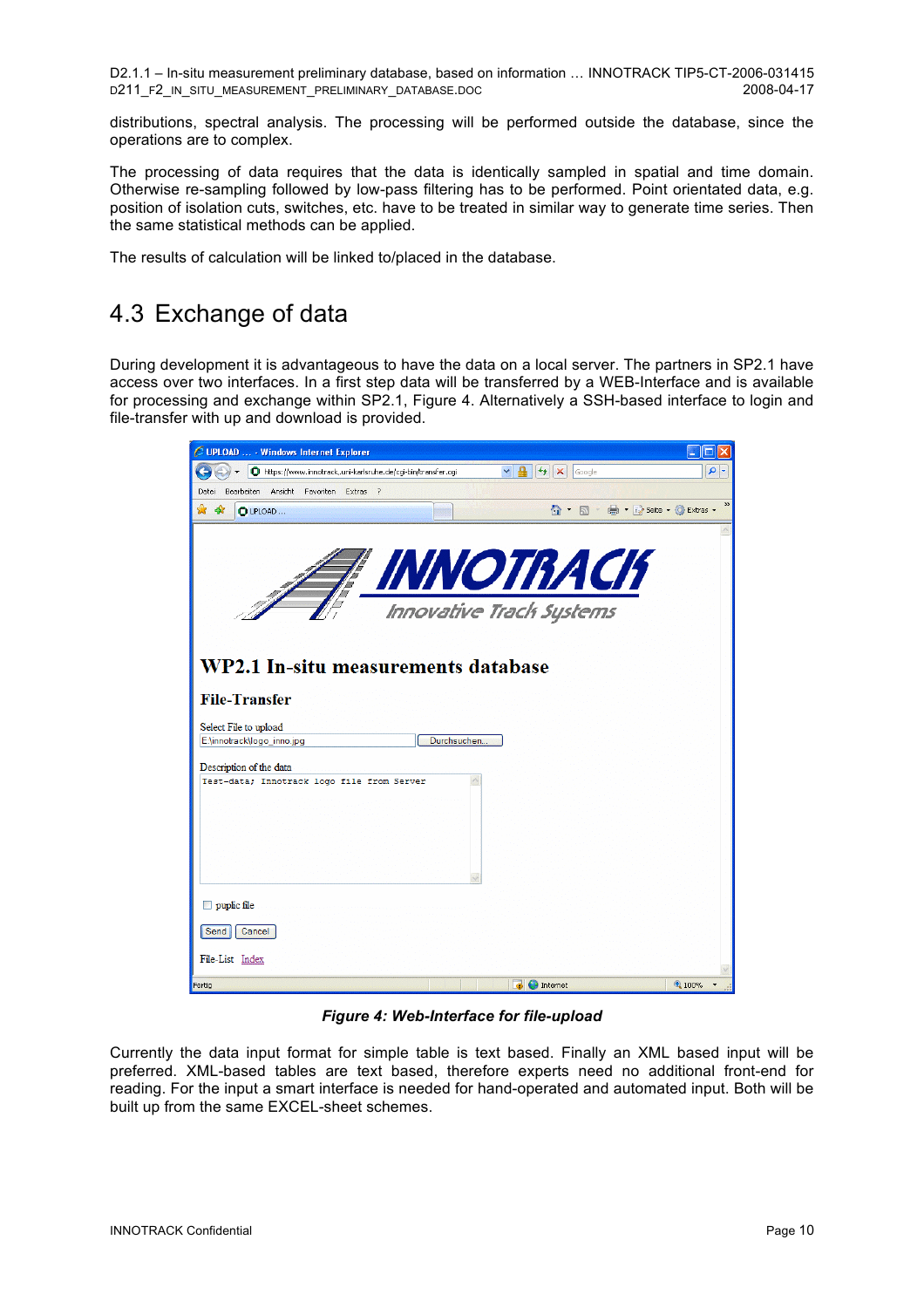#### 4.4 Examples of input-data

Four examples of datasets show the different types of data to be captured. Errors resulting from typical inconsistencies will be pointed out.

#### 4.4.1 Field-investigation: soil profile

The soil profile includes the ballast layer. Usually only a narrow area below the sleeper is investigated. Graphs are labelled in national languages, Figure 5. For exchange a structured data like in Table 1 is more convenient. Each profile needs a position in the local or the global coordinate system.



*Figure 5: Soil profile, graphs of soil profiles, unstructured data (in German)*

| Nr.             | Depth | <b>Classification</b> |       | lab test       |
|-----------------|-------|-----------------------|-------|----------------|
| BS <sub>1</sub> | 0.20  | ballast               | G     | sieving        |
|                 | 0.47  | messy ballast         | G     |                |
|                 | 0.55  | sand light brown      | S     | sieving, index |
|                 | 0.81  | fine sand, wet        | fS    |                |
|                 | 0.90  | silt, fine sand       | U, fs | sedimentation  |
|                 | 1.50  |                       |       |                |
|                 | .     | $\cdots$              | .     |                |
| BS <sub>2</sub> | 0.21  | ballast               | G     |                |
|                 | 0.52  |                       |       |                |

|  |  |  |  | Table 1: Soil profile, structured data |  |
|--|--|--|--|----------------------------------------|--|
|--|--|--|--|----------------------------------------|--|

#### 4.4.2 Field-investigation: sounding

The starting points of 4 soundings are shown in Table 2. The data type is structured data. The data is time invariant or only slowly varying with time. The column named point $(x,y,z)$  contains global coordinates for data in x-direction. Local coordinates are used for y and z directions. They are referred to longitudinal axes of the closest rail. The z-direction is measured relative to rail-level. Since the values in Table 2 are positive sounding was performed on a slope in an embankment (negative indicates a cut section).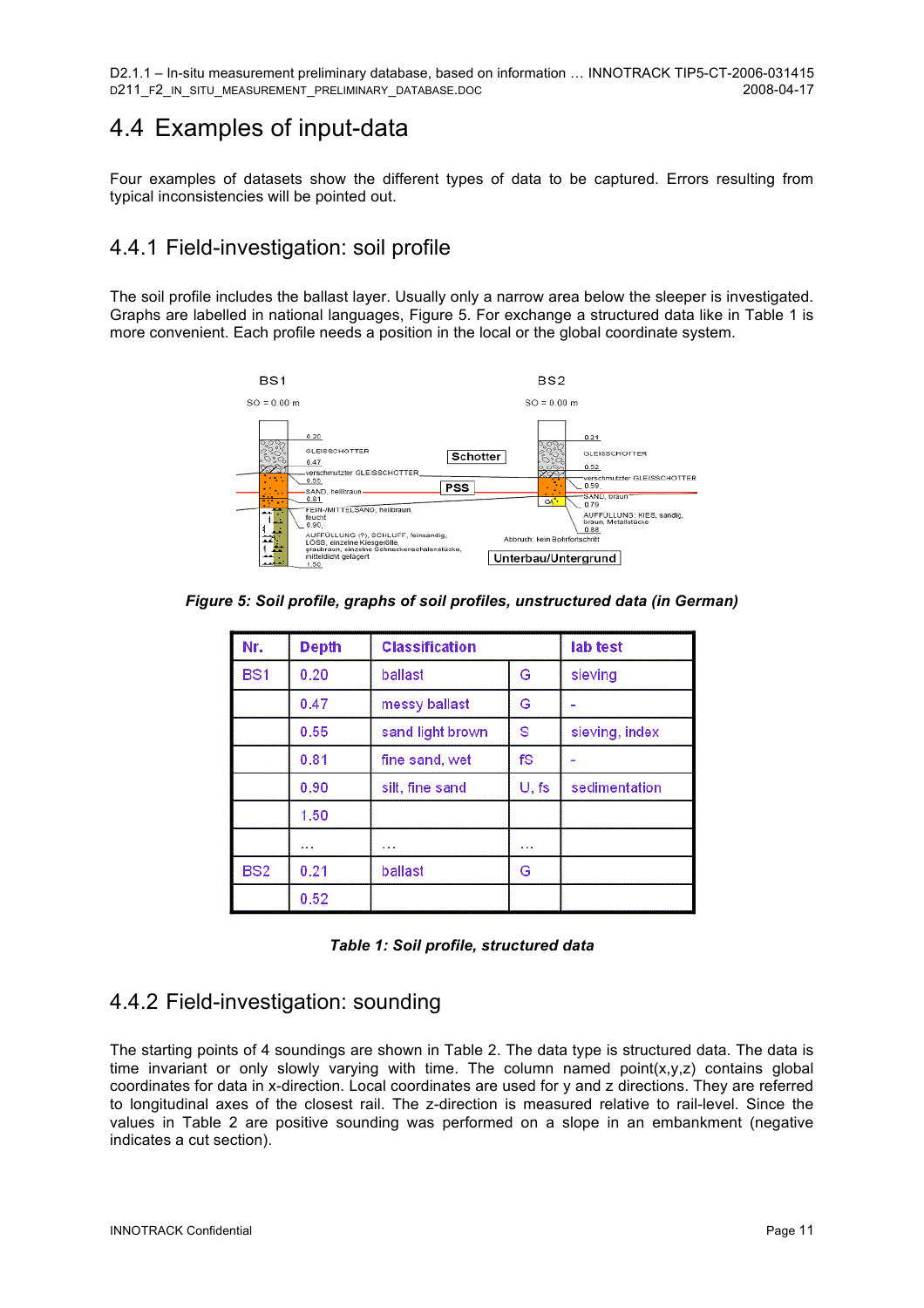| Nr. | type          | depth | point (x,y,z)            |
|-----|---------------|-------|--------------------------|
|     | <b>DPL</b>    | 5.0   | 34 100.001, 1.025, 4.000 |
| 2   | <b>DPL</b>    | 6.5   | 34 100.012, 2.120, 3.800 |
|     | <b>DPL</b>    | 2.3   | 34 095 321, 2.274, 3.812 |
|     | <b>DPH</b>    | 7.1   | 34 075.457, 1.985, 2.815 |
| .   | <b>ALC: N</b> | .     | . .                      |





*Figure 6: results from sounding, dynamic point resistance* 

The results from sounding are structured (Table 3) and unstructured data (Figure 6). For a quick overview figures are very helpful. Errors due to national specialities, e.g. decimal, list separators etc., have to be avoided. In table 3 the German decimal separator comma was used in the basic Excel sheet. In the next step rule-based input using XML as an input language will result in consistent datasets. Language specific characters are included in XML also making the data transferable.

| Nr. | <b>Depth</b> | $N_{10}$ | $q_d$ [MPa] |
|-----|--------------|----------|-------------|
|     | 0,1          | 8        | 2,61        |
|     | 0,2          | 9        | 2,94        |
|     | 0,3          | 11       | 3,59        |
|     | 0,4          | 14       | 4,57        |
|     | 0,5          | 12       | 3,49        |
|     | 0,6          | 13       | 3,78        |
|     | 0,7          | 15       | 4,36        |
|     | 0,8          | 12       | 3,49        |
|     | 0,9          | 13       | 3,78        |

*Table 3: results from sounding, dynamic point resistance at point Nr. 1, see Table 2*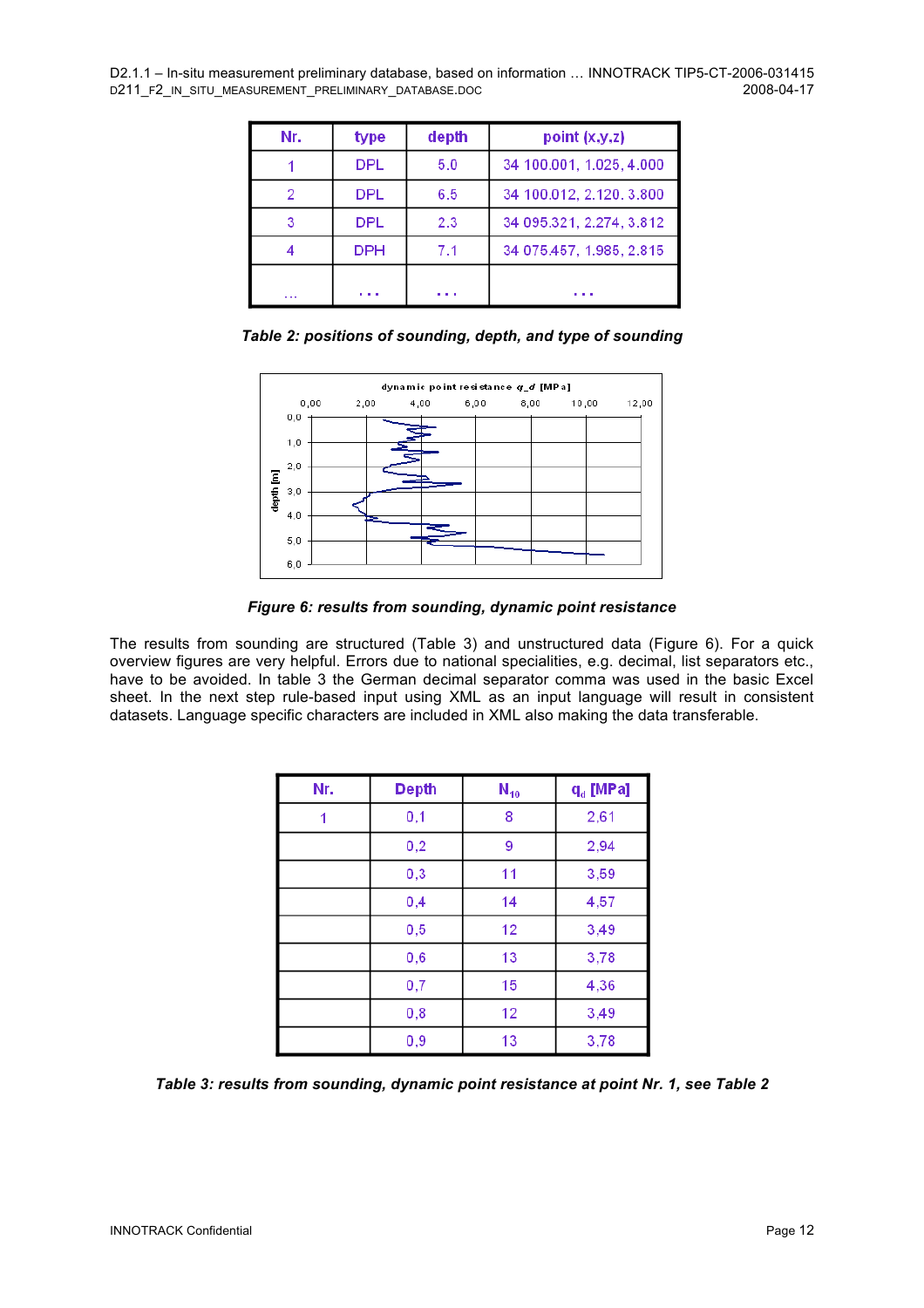#### 4.4.3 Evolution of track irregularities

Track irregularities were acquired by means of inertial or geodetic systems. The irregularities reflect the processes within the track eventually down to the subsoil. These measurements are not only of importance for SP1, they are of high importance for SP2.1 also.

Inertial systems (dynamic systems) are characterised by a transfer function of a bandpass-filter with lower and upper limiting frequencies. Indicators fixed to the track are used as an additional spatial synchronisation for the continuously acquired data. At least data for both rails in vertical deflection are available. The measurements can be performed with higher vehicle speeds.

Systems using geodetic measurements show a transfer function of a high pass filter. The track data is taken in sections (local coordinates). The positions of reference points, e.g. catenary poles, link local to global coordinates. The vehicle speed is relatively low, but results can be directly compared with those of stationary geodetic measurements.

The evolution of irregularities can be identified with both systems. Data is given in global coordinates equally or unequally spaced. Unstructured data, like plots, are helpful in practise, Figure 7 and Figure 8.



*Figure 7: evolution of track irregularities measured by inertial systems* 



*Figure 8: evolution of track irregularities measured by geodetic system* 

#### 4.4.4 RSMV data

The stiffness and its variations is calculated from RSMV data. Data is taken from measurements with or without excitation. The arrangement of data is explained in a read-me-File. The data is organised in various manners. Figure 9 shows a 2D-matrix for a passage without additional excitation. Additionally two 1D-arrays are needed for mapping. The spatial index is mapped to the global coordinates. The frequency index is mapped to frequency. Data need not to be equally spaced.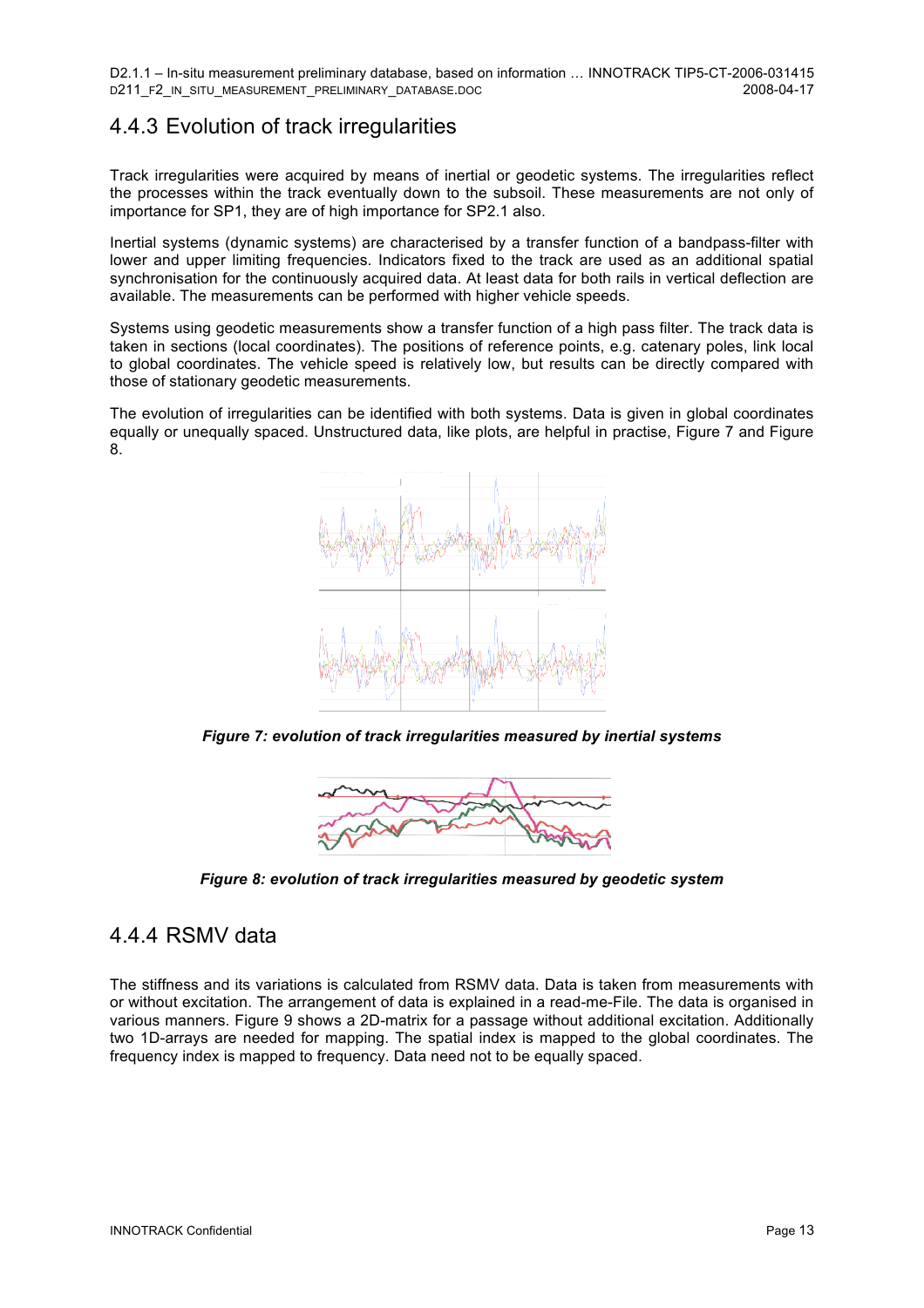"dataNew\_2\_noise\_data\_Zabs.txt" matrix - $\begin{array}{c} 800 \\ 700 \\ 600 \\ 500 \\ 400 \\ 300 \\ 200 \\ 100 \\ 0 \end{array}$ 100 30  $\sim$  $25$  $20$  $60$  $15$  $40$  $10$  $20$ frequency index 5 spatial index  $\pmb{0}$  $\tilde{0}$ 

*Figure 9: RSMV Stiffness data vs. position and frequency*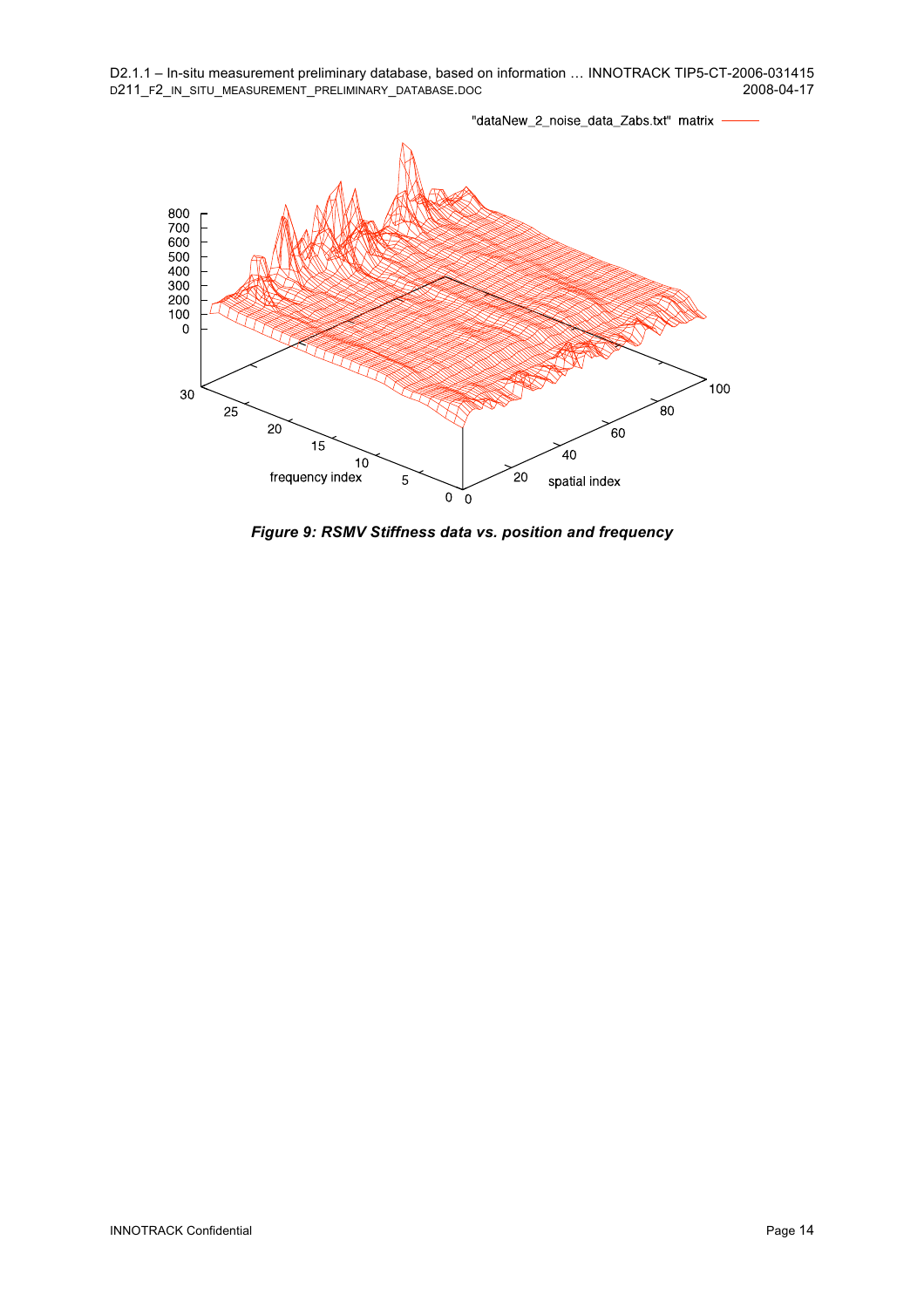D2.1.1 – In-situ measurement preliminary database, based on information ... INNOTRACK TIP5-CT-2006-031415<br>D211 F2 IN SITU MEASUREMENT PRELIMINARY DATABASE.DOC D211\_F2\_IN\_SITU\_MEASUREMENT\_PRELIMINARY\_DATABASE.DOC

## 5. Conclusions

This report is the basis for collecting and distributing data within SP2.1. This is an evolving process growing during the project. The partners in the project want to have a compact, flexible and easy to use system. In the next step an Excel spreadsheet for data gathering will be available. A server hosted by the University of Karlsruhe will be available for the partners in SP2.1 at the beginning of May 2008. The database will be further influenced by the evolutions SP1. This report should serve as a basis for further exchange of concepts, ideas and results between SP2.1, SP1 and SP6.